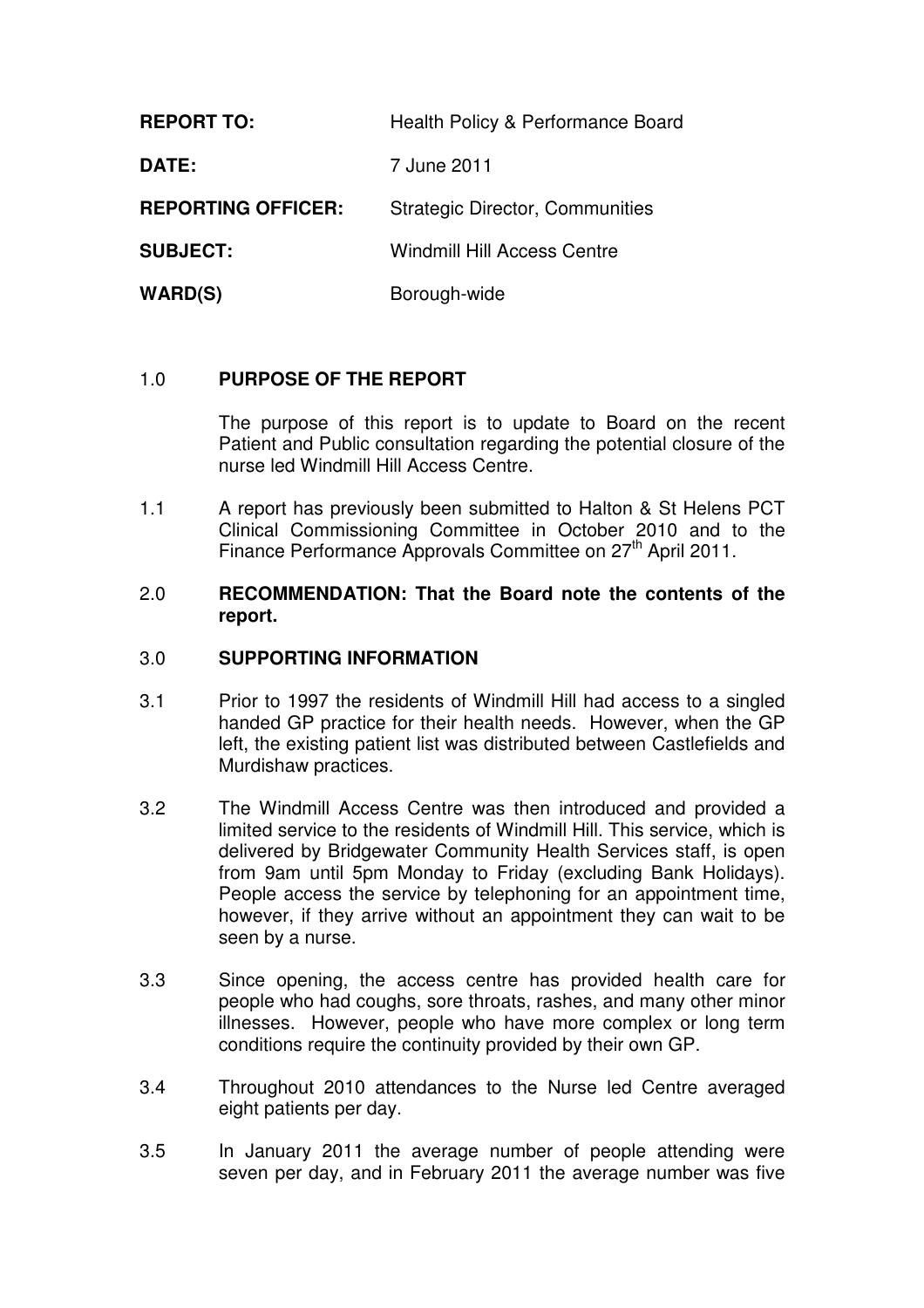per day.

- 3.6 On 29<sup>th</sup> January 2010 the new Equitable Access GP practice opened to the residents of Windmill Hill, and now has a list size of 1173 patients.
- 3.7 The new GP practice provides an enhanced service to that available at Windmill Hill Access Centre. For example: Women's Health Clinic, Well Woman Clinic, Well Man Clinic, Mother & Baby Clinic, Travel Health, Smoking Cessation, Phlebotomy, Respiratory Clinic and many more.

The opening times are  $8am - 6.30$  Monday to Friday, and  $9am -$ 1pm Saturday and Sunday.

- 3.8 In January 2011 the PCT completed a three month consultation with the residents of Windmill Hill regarding the access centre.
- 3.9 The results from the consultation highlight the need for access to health care. Some of the responses include: "Handy location/close to where I live" (59%); "I do not have a car/do not drive and this is convenient for me" (9%). Others (11%) stated they used the access centre if they were unable to get a GP appointment.

#### 4.0 **POLICY IMPLICATIONS**

4.1 None.

# 5.0 **IMPLICATIONS FOR THE COUNCIL'S PRIORITIES**

### 5.1 **Children & Young People in Halton**

Children and Young people who may need to access health care will be able to register with the GP practice.

### 5.2 **Employment, Learning & Skills in Halton**

None identified.

### 5.3 **A Healthy Halton**

The health of all residents in Halton continues to be a priority. The residents of Windmill Hill now have an enhanced service on the estate.

### 5.4 **A Safer Halton**

None identified.